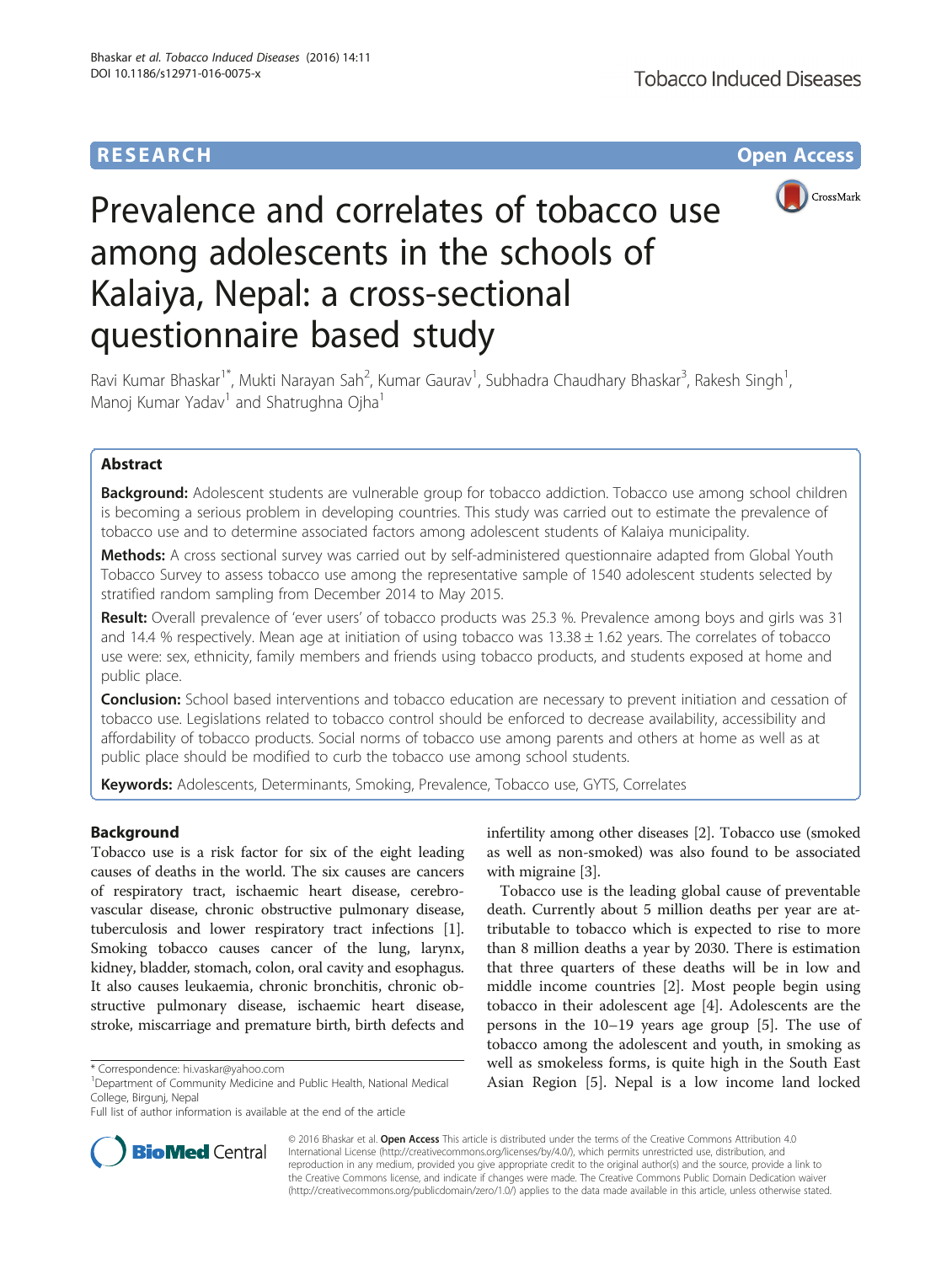country in SEAR and has 26.6 million populations including 24.2 % adolescents [\[6](#page-6-0)].

Geographically Nepal is divided into three Regions: Himal, Pahad and Terai. Himal is the high mountainous area in the northern part of the country. Terai is situated in southern part and it is having plain low land area. Pahad is the hilly area situated in between Himal and Terai. Kalaiya is situated in central Terai region. It is the district headquarter town of Bara district, one out of seventy five districts in Nepal. It has tropical climate. Although majority of the population are Hindus, other religious group includes Muslims, Christians and Buddhists. Kalaiya has multi-ethnic population. There are total 20 schools including 5 government schools.

The Framework Convention on Tobacco control had been signed by Government of Nepal on 3 December 2003 and ratified by parliament on 7 November 2006 [[7](#page-6-0), [8](#page-6-0)]. Government had also enforced and implemented the Tobacco Product Control and Regulatory Act 2011, Tobacco Product Control and Regulatory Rule 2012 and Directive for Printing and Labeling of Warning Message and Picture in the Box, Packet, Wrapper, Carton, Parcel and Packaging of Tobacco Product, 2011 in country. This show strong will of government to control tobacco use [\[7, 8](#page-6-0)]. Apart from this, prevalence of tobacco use is high as well as it is increasing. Enforcement of tobacco control measures and their weak regulation should be properly implemented to address the problem.

Tobacco is used in a wide variety of ways in Terai (southern plain land of Nepal) including smoking and smokeless form. Tobacco is smoked in the forms of Beedis, cigarettes or by using devices like hooka, chillum [\[9\]](#page-6-0). Beedi is a cheap smoking stick, handmade by rolling a dried, rectangular piece of leaf of Diospyros melanaxylon with 0.15–0.25 g of sun-dried, flaked tobacco filled into a conical shape and the roll is secured with a thread. Hooka is an indigenous device, made out of wooden and metallic pipes, used for smoking tobacco. Chilam is conical pipe made of clay, used for smoking tobacco only or mix of Ganja (Marijuana) and tobacco [\[9\]](#page-6-0). Tobacco is used in a number of smokeless forms which include, Khaini/Surti, gutka, Zarda, snuff and as an ingredient of pan masala [\[9](#page-6-0), [10\]](#page-6-0). Khaini/Surti consists of roasted tobacco flakes which are mixed with slaked lime by keeping on palm of a hand and rubbing it with thumb of another hand and used as a pinch kept in labial or buccal sulcus. Snuff is a black-brown powder obtained from tobacco through roasting and pulverization which is used via nasal insufflations. Gutka is a manufactured smokeless tobacco product (MSTP), a mixture of areca nut, tobacco and some condiments, marketed in different flavors in colorful pouches. Pan masala is a betel quid mixture, which contains areca nut and some condiments, but may or may not contain tobacco. The mixture is chewed and sucked [\[9](#page-6-0)].

A national Global Youth Tobacco Survey 2011 (GYTS) in Nepal reported that overall 10 % of the students ever smoked cigarettes and 20.4 % ever used tobacco in other forms [\[4](#page-6-0)]. Only 3.1 % students are current smokers while 19.1 % students are current other tobacco users. GYTS 2007 in Nepal revealed that overall 7.9 % of the students ever smoked cigarettes, 8 % used other tobacco product, 3.9 % were current smokers [[5\]](#page-6-0). It reveals tremendous increase in current other tobacco users from 7.2 % in 2001, 8 % in 2007 to 19.1 % in 2011. The trend of use of tobacco is increasing among students [\[4](#page-6-0)].

Some of the factors known to be associated with tobacco use among adolescents are age, gender, having smoker friends or parents [\[5](#page-6-0), [11\]](#page-6-0). Adolescents are vulnerable group for experimenting with tobacco and adopting the risky health behaviour [[12](#page-6-0)]. There is more prevalence of tobacco use among male than among female adolescents [\[4](#page-6-0), [5](#page-6-0)]. The adolescents having smoking friend or parents are more likely to have tobacco use [\[12](#page-6-0)–[16](#page-6-0)].

The present study was carried out with the objectives to estimate the prevalence of tobacco use and to determine the associated factors among adolescent students of Kalaiya municipality of Bara district of central Nepal.

## Methods

#### Study design and setting

This was a school based cross-sectional study conducted in Kalaiya Municipality from December 2014 to May 2015. Kalaiya is situated 350 km from capital city, Kathmandu. It is headquarter city of Bara district, which is situated in central Terai region and is bordered in south with Bihar state of India.

## Sample size, study population and sampling technique

The sample size was calculated using formula  $pq(Z_\alpha/e)^2$ at 95 % confidence limits and at allowable error 10 % of prevalence [[17](#page-6-0)]. The prevalence of tobacco use was 20.4 % during GYTS 2011 [[4\]](#page-6-0). The calculated sample size was 1499.

Students of grade 8, 9 and 10 from Kalaiya municipality were included in the study. List of schools in Kalaiya was obtained from District Education office. We targeted to distribute at least 100 questionnaires in one school. Out of 20 schools in the list, 4 schools were excluded as they have less than 100 students. Remaining 16 schools were selected and all schools agreed to participate in the study (School response rate = 100 %). To obtain 1499 complete questionnaire, 1649 high school students (assuming 90 % response rate) were targeted for sample selection by random sampling technique.

# Data collection

Data were collected using a self-administered questionnaire adapted from GYTS. The questionnaire was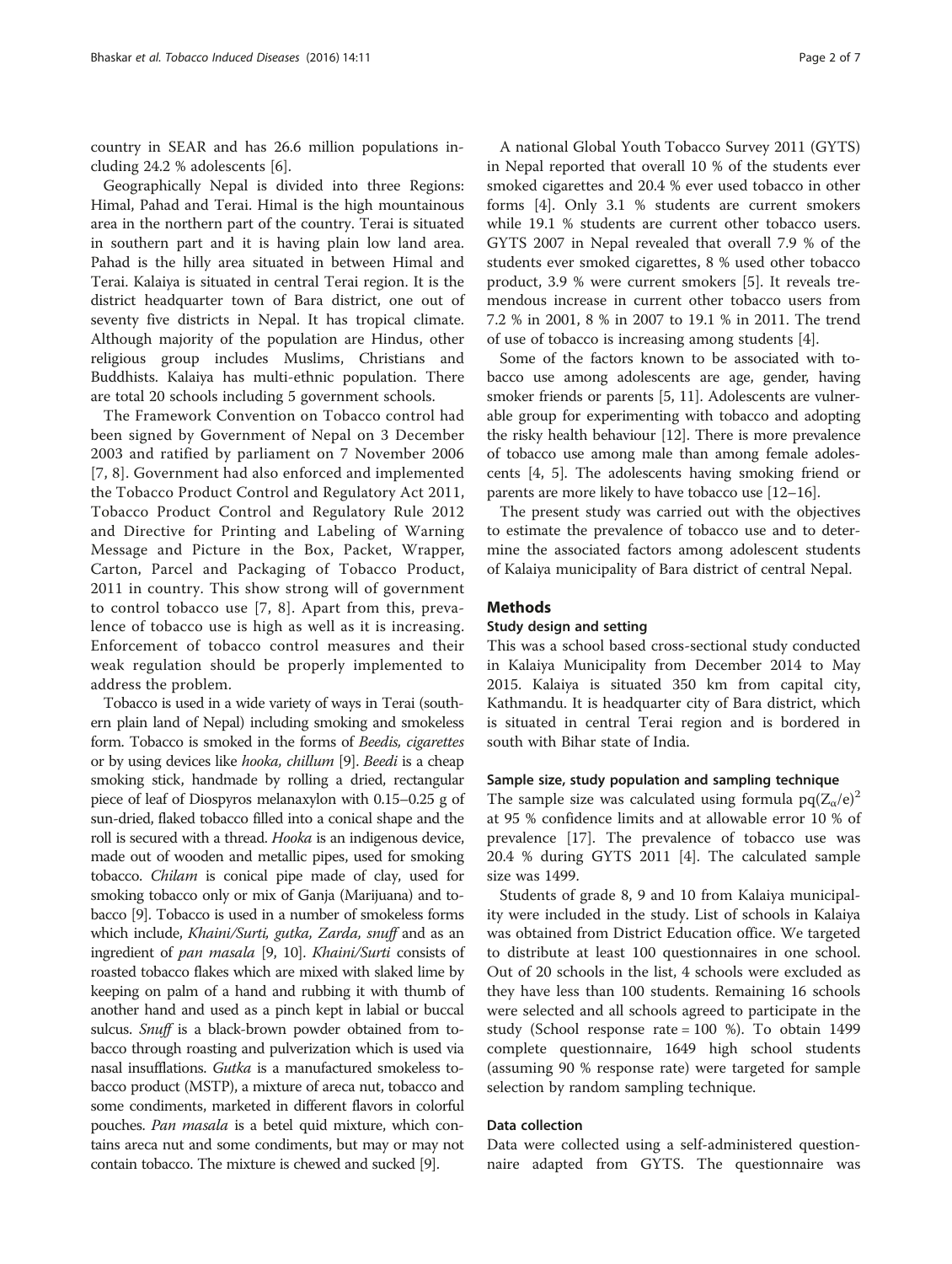<span id="page-2-0"></span>translated into Nepali language and was pre-tested among the adolescent students in different school. Necessary corrections and modifications in the questionnaire were made to make it more comprehensible for the students. Before data collection, an elaborative briefing on the questionnaire was done to all the students of the class of all the selected schools.

A total of 1649 questionnaires were distributed to students in 16 schools and 1550 questionnaires were filled in and submitted to the investigator (student's response rate = 91.23 %). Ten questionnaires were partly filled, thus they were excluded. Finally 1540 questionnaires were included in analysis.

## Study variables

Tobacco ever use was considered as dependent variable while age, gender, ethnicity, type of school, tobacco use in family members, tobacco use among friends, knowledge about harmful effect, perception about use and exposure to tobacco smoke as explanatory variables.

Ever user was defined as one who had not used any form of tobacco (smoked or chewed) in the past 1 month but had tried in the past. Participants were assessed for ever use of tobacco by asking 'Prior to the past 30 days, have you ever smoked or chewed tobacco?' After an affirmative response to this question, Participants were asked about type of tobacco. The options were cigarette, beedi, pan masala, surti, khaini, gutka, snuff, Hookah and specify others, if any.

Current user was defined as one who had used any form of tobacco (smoked or chewed) in the past 1 month. Never user was defined as one who had not tried any form of tobacco. Ethnic groups were broadly classified into Brahmin/Chhetri, Janajati, Dalit and Madhesis as each ethnic group is a collection of many castes which have common customs, socioeconomic, cultural and traditional values. Respondents were asked about harmful effects of tobacco through an open question by asking "can you enumerate the harmful effect of tobacco use. The response was categorized into no knowledge (Reporting no health problems), some knowledge (reporting 1–3 relevant health problems) and good knowledge (Reporting 4 or more relevant health problems). Respondents were asked the responses either yes or no for Tobacco use in family members and tobacco use among their friends. After an affirmative response to this question, Participants were asked about type of tobacco consumed by their family member/friend.

# Data analysis

Data checking, editing and coding was done by the researcher each day. Data entry was done in MS Windows Excel and analysis was done in SPSS 17. Data coding, recording and cleaning was continuously carried out to

| <b>Table 1</b> Socio-demographic characteristics of students of |  |  |
|-----------------------------------------------------------------|--|--|
| kalaiya municipality                                            |  |  |

| Characteristics      | Number | Percentage |
|----------------------|--------|------------|
| Age (Years)          |        |            |
| $10 - 12$            | 14     | 0.9        |
| $13 - 15$            | 1012   | 65.7       |
| $16 - 18$            | 514    | 33.4       |
| Grade                |        |            |
| Eight                | 408    | 26.5       |
| Nine                 | 777    | 50.5       |
| Ten                  | 355    | 23.1       |
| Sex                  |        |            |
| Male                 | 1014   | 65.8       |
| Female               | 526    | 34.2       |
| School               |        |            |
| Governmental         | 854    | 55.5       |
| Non-governmental     | 686    | 44.5       |
| Religion             |        |            |
| Hindu                | 1299   | 84.4       |
| Muslim               | 213    | 13.8       |
| Others <sup>a</sup>  | 28     | 1.8        |
| Ethnicity            |        |            |
| Brahmin/chhetri      | 213    | 13.8       |
| Dalits               | 102    | 6.6        |
| Janjatib             | 205    | 13.3       |
| Madhesi <sup>c</sup> | 708    | 46.0       |
| Muslims              | 213    | 13.8       |
| Others <sup>d</sup>  | 99     | 6.4        |

<sup>a</sup> other religion includes Christian, budhism, Jainism

<sup>b</sup> janjati includes tharu, mandal (dhanuk), magar, limbu

<sup>c</sup> Madhesi includes Kanu, kalwar, teli, kushwaha, yadav and other terai

origin castes

d other ethnicity includes marwadi, Bengali, tamils

ensure data quality. Descriptive analysis was done and prevalence was estimated for 95 % confidence interval. Chi-square test was applied to test whether the explanatory variables were significantly associated ( $p$  value < 0.05) with tobacco use at 95 % confidence interval. Binary logistic regression analysis with backward elimination was used to determine the independence of associations observed in bivariate analysis by controlling for potential confounding factors. Crude and Adjusted Odds ratio (OR/AOR) with 95 % CI were also calculated to quantify the associated risk factors.

# Ethical considerations

Ethical clearance was taken from Institutional Ethical Review Board of National Medical College at the start of the study. Written permission was obtained from selected school authorities. Informed consent was taken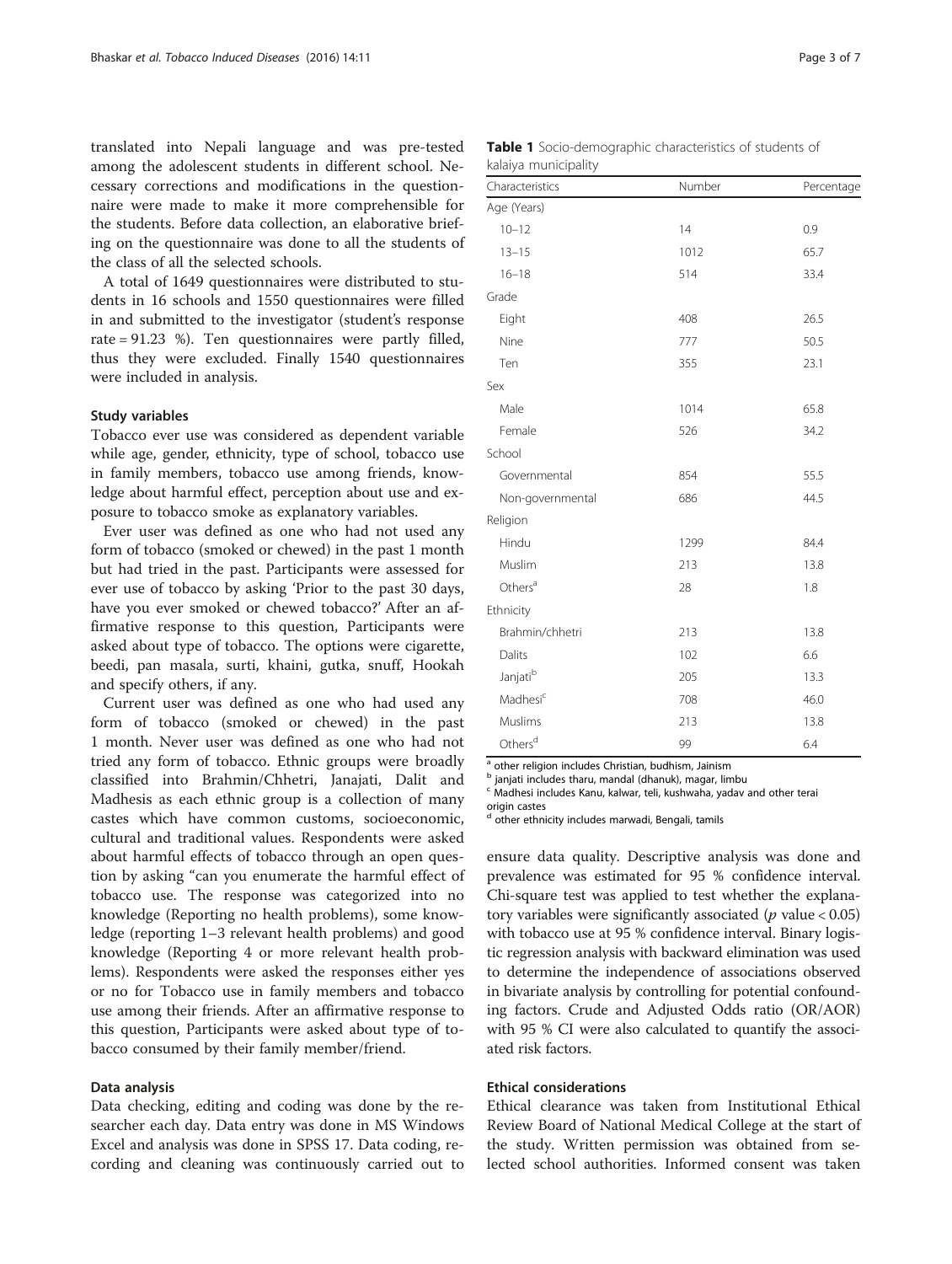| Charecteristics |                       | Prevalence of<br>ever use of<br>tobacco in any form | Prevalence of ever use by type of tobacco |              |                  | Never user                |
|-----------------|-----------------------|-----------------------------------------------------|-------------------------------------------|--------------|------------------|---------------------------|
|                 |                       |                                                     | Cigarette/beedi                           | Surti/khaini | Gutka/Pan-masala | of tobacco<br>in any form |
| Total           |                       | 25.3 %                                              | 7.7 %                                     | 9.2 %        | 8.4 %            | 74.7 %                    |
| Sex             | Male                  | 31 %                                                | 9.4 % (                                   | 10.1 %       | 10.7 %           | 69 %                      |
|                 | Female                | 14.4 %                                              | 4.3 %                                     | 4.3 %        | 5.7 %            | 85.6 %                    |
| Type of school  | Government school     | 25.1 %                                              | 5.4 %                                     | 9.3 %        | 10.4 %           | 74.9 %                    |
|                 | Non-government school | 25.7 %                                              | 11.2 %                                    | 7.4 %        | 7.1 %            | 74.3 %                    |
| Religion        | Hindu                 | 24.4 %                                              | 7.3 %                                     | 8.6 %        | 8.5 %            | 75.6 %                    |
|                 | Muslim                | 31 %                                                | 9.9%                                      | 12.7 %       | 8.4 %            | 69 %                      |
|                 | Others <sup>a</sup>   | 21.4 %                                              | 7.1 %                                     | 10.7 %       | 3.6 %            | 78.6 %                    |
| Ethnicity       | Brahmin/chhetri       | 10.3 %                                              | 4.2 %                                     | 3.8 %        | 2.3 %            | 89.7 %                    |
|                 | Dalits                | 36.3 %                                              | 12.7 %                                    | 11.8 %       | 11.8 %           | 63.7 %                    |
|                 | Janjati <sup>b</sup>  | 41.5 %                                              | 15.6 %                                    | 15.1 %       | 10.7 %           | 58.5 %                    |
|                 | Madhesi <sup>c</sup>  | 21.6 %                                              | 5.2 %                                     | 7.8 %        | 8.6 %            | 78.4 %                    |
|                 | muslim                | 31 %                                                | 9.9%                                      | 12.7 %       | 8.5 %            | 69 %                      |
|                 | Others <sup>d</sup>   | 26.3 %                                              | 6.1 %                                     | 9.1 %        | 11.1 %           | 73.7 %                    |

Table 2 Prevalence of tobacco use among students

a other religion includes Christian, budhism, Jainism

<sup>b</sup> janjati includes tharu, mandal (dhanuk), magar, limbu

 $\epsilon$  Madhesi includes Kanu, kalwar, teli, kushwaha, yadav and other terai origin castes

 $^{\text{d}}$  other ethnicity includes marwadi, Bengali, tamils

from the participants. All the students present at the time of the visit were explained about objectives of the study, were assured of full confidentiality of the responses and asked for their voluntary participation. Absence of any teacher or other personnel at the time of data collection was ensured to prevent response bias.

## Result

#### Socio-demographic characteristics

Table [1](#page-2-0) shows socio-demographic characteristics of the students. Median age of the respondents was 14.49 ± 2.97 years. Out of total respondents, 65.8 % were male and 34.2 % were female students. Respondents who were Madhesis by ethnicity were predominant. Majority of the respondents were Hindus. Participation was almost equal from government as well as nongovernmental school (Ratio = 1:1.24).

Some students reported initiation of tobacco use as early as 6 years and maximum age of initiation was 16 years. The mean age of initiation was  $13.38 \pm 10^{-10}$ 1.62 years.

# Prevalence of ever and current tobacco use

The prevalence of ever tobacco use was 25.3 % in our study. The prevalence of ever tobacco use among male and female students was 31 % and 14.4 % respectively. Among the total ever tobacco users (Prevalence = 25.3 %), 7.7 % had smoked (Cigarrette/Beedi), 9.2 % had used Surti/Khaini and 8.4 % had used Gutka/pan masala (Table 2).

## Bivariate analysis

In the bivariate analysis, all the explanatory variables except type of school was found to be significantly associated with ever use of tobacco. Male students were more likely to ever use of tobacco than the female students (OR = 2.65;95%CI: 2.01–3.50). Compared to Brahmin/ Chhetri students, Janjatis were six times more likely to ever use of tobacco (OR = 6.15; 95 % CI: 3.65–10.36). Muslim students had nearly four times the odds of ever using tobacco than Brahmin/Chhetri students (OR = 3.90; 95 % CI: 2.30–6.61). students whose family members were using tobacco were more likely to ever use tobacco than the students whose family members were not using tobacco (OR = 11.07; 95 % CI: 7.71–15.9). Students having tobacco user friends were nearly 15 times more likely to ever use tobacco than the students having tobacco non-user friends (OR =  $14.82$ ; 95 % CI: 10.78–20.36) (Table [3\)](#page-4-0).

#### Multivariate analysis

After multivariate analysis, Male students were more likely to be ever tobacco users compared with female students (AOR = 3.2; 95 % CI: 1.4–5.2). Students from Janajati ethnicity were more than five times likely to be ever users of tobacco than those who were Brahmin/ Chhetris (AOR = 5.41, 95 % CI: 2.98–7.63). The adolescents who were exposed to smoking at home had higher odds of ever using tobacco compared with those who were not exposed (AOR = 12.12; 95 %:1.69–86.82). Students whose family members used tobacco were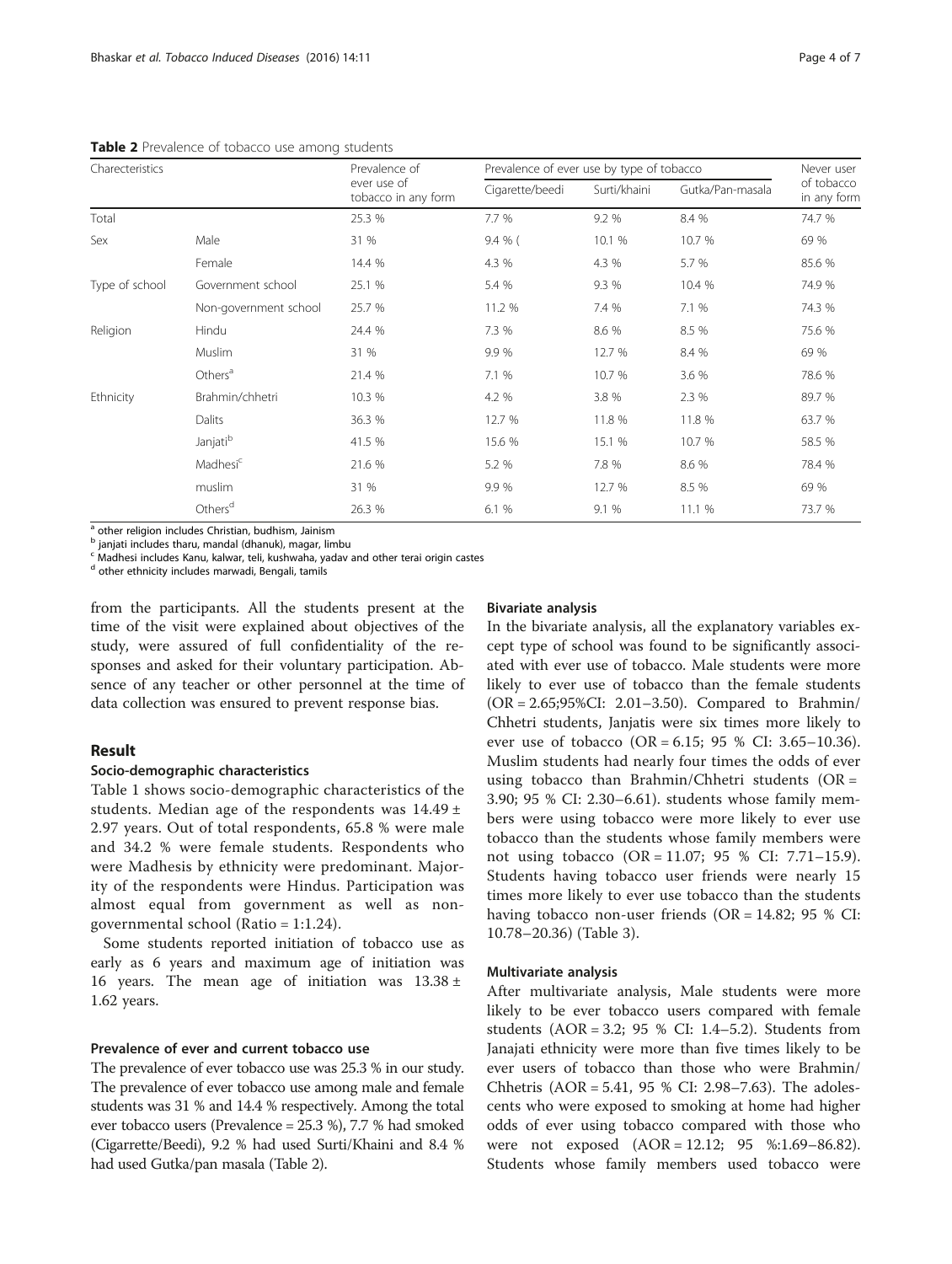| Characteristics                               | Ever user $n$ (%) <sup>a</sup> | Non-user $n$ (%) <sup>a</sup> | $p$ -value | Crude OR (95 % CI)   |
|-----------------------------------------------|--------------------------------|-------------------------------|------------|----------------------|
| Sex                                           |                                |                               |            |                      |
| Boys                                          | 314 (80.5)                     | 700 (60.9)                    | < 0.01     | $2.65(2.01 - 3.50)$  |
| Girls                                         | 76 (19.5)                      | 450 (39.1)                    |            | 1                    |
| Schools                                       |                                |                               |            |                      |
| Government                                    | 214 (54.9)                     | 640 (55.7)                    | 0.789      | $0.97(0.77 - 1.22)$  |
| Non-government                                | 176 (45.1)                     | 510 (44.3)                    |            | $\mathbf{1}$         |
| Ethnicity                                     |                                |                               |            |                      |
| Brahmin/chhetri                               | 22(5.6)                        | 191 (16.6)                    | < 0.01     | 1                    |
| Dalits                                        | 37 (9.5)                       | 65(5.6)                       |            | 4.94 (2.72-8.99)     |
| Janjati                                       | 85 (21.8)                      | 120 (10.4)                    |            | $6.15(3.65 - 10.36)$ |
| Madhesi                                       | 154 (39.5)                     | 554 (48.2)                    |            | 2.41 (1.49-3.88)     |
| Muslim                                        | 66 (16.9)                      | 147 (12.8)                    |            | 3.90 (2.30-6.61)     |
| Others                                        | 26(6.7)                        | 73 (6.3)                      |            | $3.10(1.65 - 5.80)$  |
| Knowledge about harmful effect of tobacco use |                                |                               |            |                      |
| No knowledge                                  | 128 (32.8)                     | 238 (20.7)                    | < 0.01     | $3.37(2.53 - 4.5)$   |
| Some knowledge                                | 149 (38.2)                     | 153 (13.3)                    |            | 6.11 (4.54-8.21)     |
| Good knowledge                                | 121 (31.0)                     | 759 (66.0)                    |            | $\mathbf{1}$         |
| Family members using tobacco                  |                                |                               |            |                      |
| Yes                                           | 354 (90.8)                     | 541 (47.0)                    | < 0.01     | $11.07(7.71 - 15.9)$ |
| <b>No</b>                                     | 36 (9.2)                       | 609 (53.0)                    |            | $\mathbf{1}$         |
| Friends using tobacco                         |                                |                               |            |                      |
| Yes                                           | 338 (86.7)                     | 350 (30.4)                    | < 0.01     | 14.82 (10.78-20.36)  |
| <b>No</b>                                     | 52 (13.3)                      | 800 (69.6)                    |            | $\mathbf{1}$         |
| Exposed at home                               |                                |                               |            |                      |
| Yes                                           | 330 (84.6)                     | 300 (26.1)                    | < 0.01     | 15.58 (11.49-21.14)  |
| <b>No</b>                                     | 60 (15.4)                      | 850 (73.9)                    |            | $\mathbf{1}$         |
| Exposed at Public place                       |                                |                               |            |                      |
| Yes                                           | 374 (95.9)                     | 986 (85.7)                    | < 0.01     | 3.89 (2.30-6.59)     |
| No                                            | 16(4.1)                        | 164 (14.3)                    |            | $\mathbf{1}$         |

<span id="page-4-0"></span>**Table 3** Different characteristics of respondents and tobacco use (bivariate analysis)

<sup>a</sup>Indicates percentage of column

twenty times more likely to be ever tobacco user than the students whose family members did not use tobacco (AOR = 20.16; 95 % CI: 1.92–210.30) (Table [4](#page-5-0)).

# **Discussion**

Tobacco use is one of the serious and death-causing public health problems all over the world. This study aiming to assess prevalence and factors associated with tobacco ever use among adolescents has described the magnitude and associated factors which have been discussed as follows.

The prevalence of ever use of tobacco in this study was 25.3 % which was more comparable with the findings of a study from Iraq [[12\]](#page-6-0). But it was high compared with a national survey and other studies from Nepal and India [[4](#page-6-0)–[7, 9](#page-6-0)–[12, 17\]](#page-6-0). Some studies reported high

prevalence of tobacco use than this study [\[6](#page-6-0), [7, 9](#page-6-0)–[15](#page-6-0), [17\]](#page-6-0). The trend of prevalence of ever use of tobacco seems to be increasing from 7.8 % in 2001, 9.4 % in 2007, 13.9 % in 2008, 20.4 % in 2011 to 25.3 % in this study [[4, 7](#page-6-0)–[11](#page-6-0), [13](#page-6-0)–[15](#page-6-0), [17, 18\]](#page-6-0).

The prevalence of ever as well as current use of tobacco among male students was found more compared to the female students. This finding is comparable with other studies [[4, 5, 7, 12](#page-6-0)].

The prevalence of ever smoker was found 7.7 % in this study which is more in accordance with a national survey [\[8\]](#page-6-0). But some other studies show higher prevalence of ever smoker than this study [[4, 5, 16](#page-6-0), [19, 20](#page-6-0)]. The prevalence of current tobacco use was 19.5 % in this study. It is more comparable to GYTS 2011 but it is less than the findings of a study from east Nepal [\[4](#page-6-0), [5](#page-6-0)].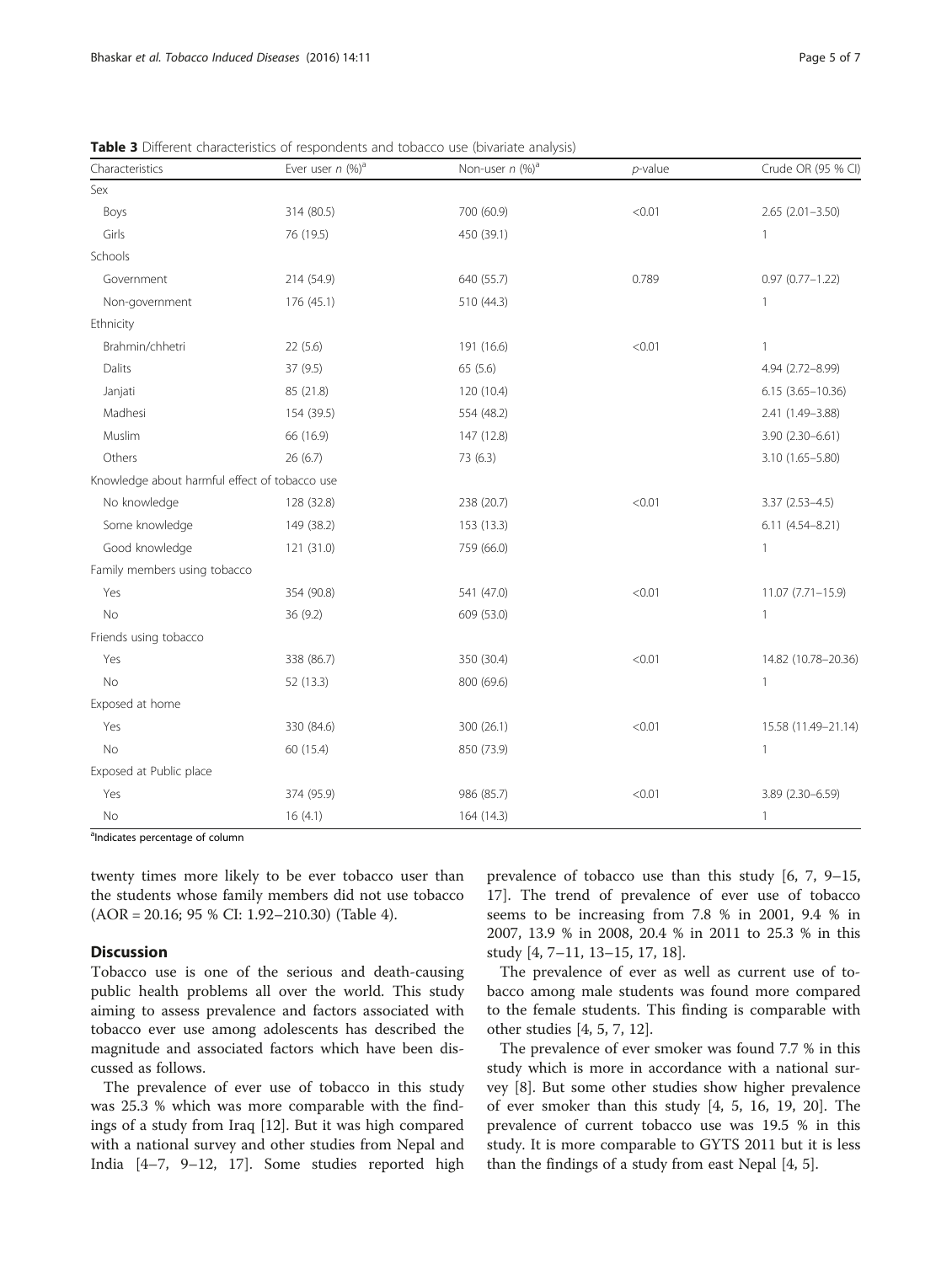<span id="page-5-0"></span>

| Table 4 Association of different variables with tobacco use |  |
|-------------------------------------------------------------|--|
| among adolescent students (Multivariate analysis)           |  |

| Characteristics              | Adjusted Odds ratio (95 % CI)                 | p-value |
|------------------------------|-----------------------------------------------|---------|
| Sex                          |                                               |         |
| Boys                         | 3.21 (1.42-5.27)                              | < 0.05  |
| Girls                        | 1.0                                           |         |
| Schools                      |                                               |         |
| Government                   | 1.0                                           | 0.29    |
| Non-government               | $0.30(0.03 - 2.77)$                           |         |
| Ethnicity                    |                                               |         |
| Brahmin/chhetri              | 1                                             | < 0.05  |
| Dalits                       | $1.78(1.03 - 2.17)$                           |         |
| Janjati                      | 5.41 (2.98-7.63)                              |         |
| Madhesi                      | 1.55 (0.89-3.12)                              |         |
| Muslims                      | 2.31 (1.34-4.65)                              |         |
| Others                       | 1.98 (0.98-3.34)                              |         |
|                              | Knowledge about harmful effect of tobacco use |         |
| No knowledge                 | 6.17 (0.44-84.92)                             | 0.17    |
| Some knowledge               | 5.44 (0.78-29.66)                             |         |
| Good knowledge               | 1                                             |         |
| Family members using tobacco |                                               |         |
| Yes                          | 20.16 (1.93-210.30)                           | < 0.05  |
| No                           | 1                                             |         |
| Friends using tobacco        |                                               |         |
| Yes                          | 3.78 (1.93-17.85)                             | < 0.05  |
| No                           | 1                                             |         |
| Exposed at home              |                                               |         |
| Yes                          | 12.12 (1.69-86.82)                            | < 0.05  |
| No                           | 1                                             |         |
| Exposed at Public place      |                                               |         |
| Yes                          | 1.39 (0.05-3.74)                              | .24     |
| No                           | 1                                             |         |

The mean age for tobacco use initiation (smoking and chewing) in our study was found to be in consistency with studies from Dharan, Kathmandu, Noida and Kerala where the mean ages of onset were 13.79, 14.15, 12.4 and 13.2 years, respectively [[4](#page-6-0)–[22\]](#page-6-0).

Sex was found significantly associated with ever tobacco use. There were higher odds of tobacco use among boys as compared with girls. Similar finding was seen in other studies conducted in Nepal and abroad [\[5](#page-6-0), [7](#page-6-0), [12, 14](#page-6-0), [23](#page-6-0)]. Ethnicity was significantly associated with ever tobacco use. Tobacco ever use was more likely to exist among Janjatis and Dalits, compared to Brahmins/Chhetris. This finding is comparable with other study [[5\]](#page-6-0). Lower socioeconomic status and prevalent illiteracy among Janjatis and Dalits may have some influence on tobacco use among the group. Among Janjatis and Dalits, tobacco use may be culturally acceptable while among Brahmin and Chhetri family, it is considered as forbidden."

Knowledge regarding harmful effect and health hazard of tobacco use was found significantly associated with ever use of tobacco in other studies [[7](#page-6-0)–[11](#page-6-0), [13](#page-6-0)–[27](#page-6-0)]. Bivariate analysis revealed the same finding in this study. But after adjustment for the confounders, result was not in concordance with them. Students whose family members were tobacco users had higher risk of tobacco use relative to those with no family members using tobacco. This finding seems to be consistent with other studies [[5](#page-6-0)–[7, 9](#page-6-0)–[13](#page-6-0), [16](#page-6-0), [17\]](#page-6-0). Students having friends using tobacco were at more risk of ever using tobacco than the students having no friends using tobacco. The same result was seen in other studies [[12](#page-6-0)–[16](#page-6-0)]. Friend's tobacco consumption was found to be a significant link between peer pressure and tobacco use [[18\]](#page-6-0).

The present study had few limitations. Even though the participation in the study was completely voluntary with a declaration of non-disclosure of identity and confidentiality, chances of bias may occur in the findings as the data were collected through self-administered questionnaire. The assessment of the tobacco-use status was based entirely upon the response given by the subject believing that false reporting was very unlikely. However, this was not validated by biomarkers. Sample size of the study was small and limited to school-going adolescents of Kalaiya only, hence cannot be generalised. The temporal association between the independent variables and tobacco use could not be established due to crosssectional nature of the study.

# Conclusion

Tobacco use was prevalent among the adolescent students despite the existence of anti-tobacco regulations in the country. Male gender, Janajati, Dalits and Muslims by ethnicity, students having family members and friends using tobacco, students exposed to tobacco at home or at public place were significantly at risk of ever using tobacco. School based interventions and tobacco education are necessary to prevent initiation and cessation of tobacco use. Legislations related to tobacco control should be enforced to decrease availability, accessibility and affordability of tobacco products. Social norms of tobacco use among parents and others at home as well as at public place should be modified to curb the tobacco use among school students.

Further researches are needed to explore the vulnerability of certain ethnic groups towards tobacco use to generate an effective awareness campaign.

#### Competing interests

The authors declare that they have no competing interest.